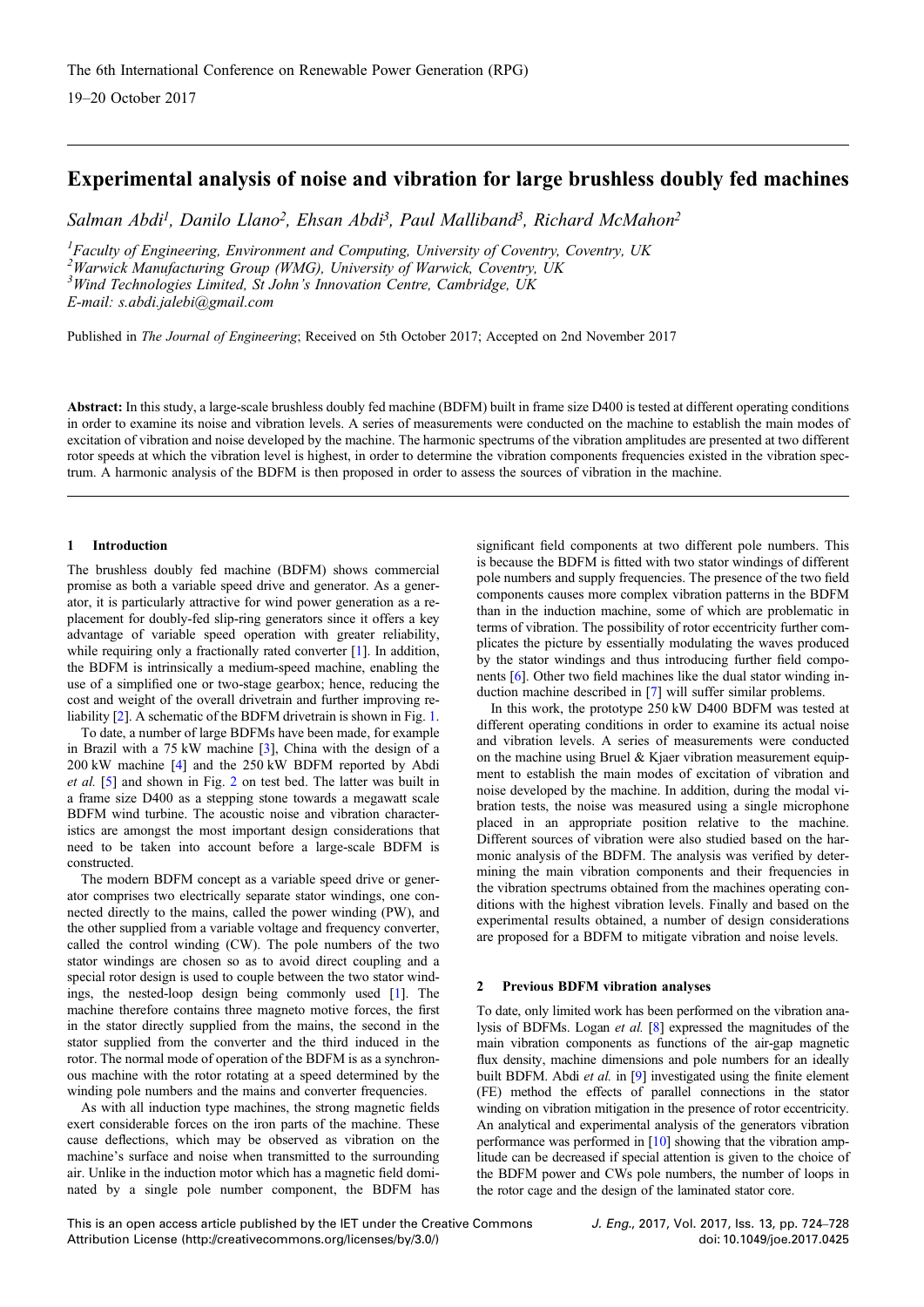<span id="page-1-0"></span>

Fig. 1 BDFM drivetrain



Fig. 2 250 kW D400 BDFM (right front) on test bed

It is desirable for all induction type machines to be designed with the smallest possible air gap length in order to minimise the magnetising currents. However, this can also lead to strong magnetic fields across the air gap, which exerts considerable forces on the iron parts of the machine. These cause time-varying deflections of the machine's surface and hence transmit noise to the surrounding air. One method by which vibrations and acoustic noise may be produced is unbalanced magnetic pull, which has been shown to occur in machines with pole-pair numbers that differ by one [[11\]](#page-4-0). Therefore, this source of vibration can be avoided by careful design of the pole-pair numbers.

Another source of vibration known as 'bending set up in the back iron' is shown in [[8](#page-4-0), [9\]](#page-4-0) to occur in BDFMs of all pole-pair number combinations causing stator back iron deflection and leading to bending mode vibration in the BDFM.

It was shown in [\[8\]](#page-4-0) that the deflection value in a BDFM is dominated by the term with the  $p_1-p_2$  pole pair number and  $\omega_1-\omega_2$ angular frequency. This term represents the presence of the two

#### Table 1 Specifications of the 250 kW D400 BDFM

| frame size                | 400                      |
|---------------------------|--------------------------|
| PW pole number            | 4                        |
| PW rated voltage          | $690$ V at 50 Hz (delta) |
| PW rated current          | $178A$ (line)            |
| CW pole number            | 8                        |
| CW rated voltage          | $620$ V at 18 Hz (delta) |
| CW rated current          | 500 rpm $\pm$ 36%        |
| speed range               | 73 A (line)              |
| rated torque              | 3670 N m                 |
| rated power               | 250 kW at 680 rpm        |
| efficiency (at full load) | >95%                     |
| stack length              | $0.82 \; \mathrm{m}$     |

magnetic fields in the machine with different pole numbers and different frequencies. It is also shown in this paper that the vibration component with  $\omega_1-\omega_2$  angular frequency makes the most contribution in machine's vibration.

As with the induction machine  $[12]$  $[12]$ , the possibility of rotor eccentricity in imperfectly constructed machines further modulates the field patterns adding to the complication of the vibration patterns; however, these effects are not trivial to be precisely determined in analytical calculations of the machine vibration. Nevertheless, it was shown in [\[8\]](#page-4-0) that in machines with static and dynamic eccentricities there is a mechanism by which vibration components at angular frequencies of  $\omega_r$ ,  $\omega_1-\omega_2$ ,  $\omega_1-\omega_2 \pm \omega_r$  are developed. The eccentricities' effects are also shown in vibration spectrums discussed in Section 6 of this paper.

The presence of stator and rotor winding time harmonics, the air gap magnetic field space harmonics and the dynamics of the mechanical system (including natural frequencies of the various components) are other important factors that can contribute to the vibration and noise of the BDFM.

## 3 Prototype machine considered in this study

The specifications of the 250 kW D400 BDFM are shown in Table 1. The D400 BDFM was constructed as a frame size D400 machine with the stack length of 820 mm. The stator windings were formed from copper strips. The PW was rated at 690 V, 178 A, at 50 Hz and the CW was designed for 620 V at 18 Hz and rated at 73 A. Both stator windings were connected in delta. The rotor comprises six sets of nests each consisting of a number of concentric loops [\[13](#page-4-0)], the conductors being solid bars with one common end ring [\[14](#page-4-0)]. The magnetic properties for the iron were provided by the machine manufacturer.

# 4 Experimental examination of vibration and noise levels in the BDFM

# 4.1 Vibration measurements

Vibration was measured using Bruel & Kjaer instruments from the drive end of the machine. The measured rms vibration velocity over a range of operating speeds is shown in Fig. 3.

According to the VDI 2056 standard of evaluation for mechanical vibrations of electrical machines, for a 250 kW Class M machine, the following can be concluded:

• For the operating conditions with rotor speed between 540 and 680 rev/min, the rms values of vibration velocity remain within the allowable range of 2.87–4.01 mm/s, but close to the standard limit;

• For the operating speed range of 320–520 rev/min, the measured vibration rms values stay between 5.15 and 12.70 mm/s, which is above tolerable limit for the whole speed range.



Fig. 3 Vibration velocity at a range of operating speeds

J. Eng., 2017, Vol. 2017, Iss. 13, pp. 724–<sup>728</sup> doi: 10.1049/joe.2017.0425

This is an open access article published by the IET under the Creative Commons Attribution License (http://creativecommons.org/licenses/by/3.0/)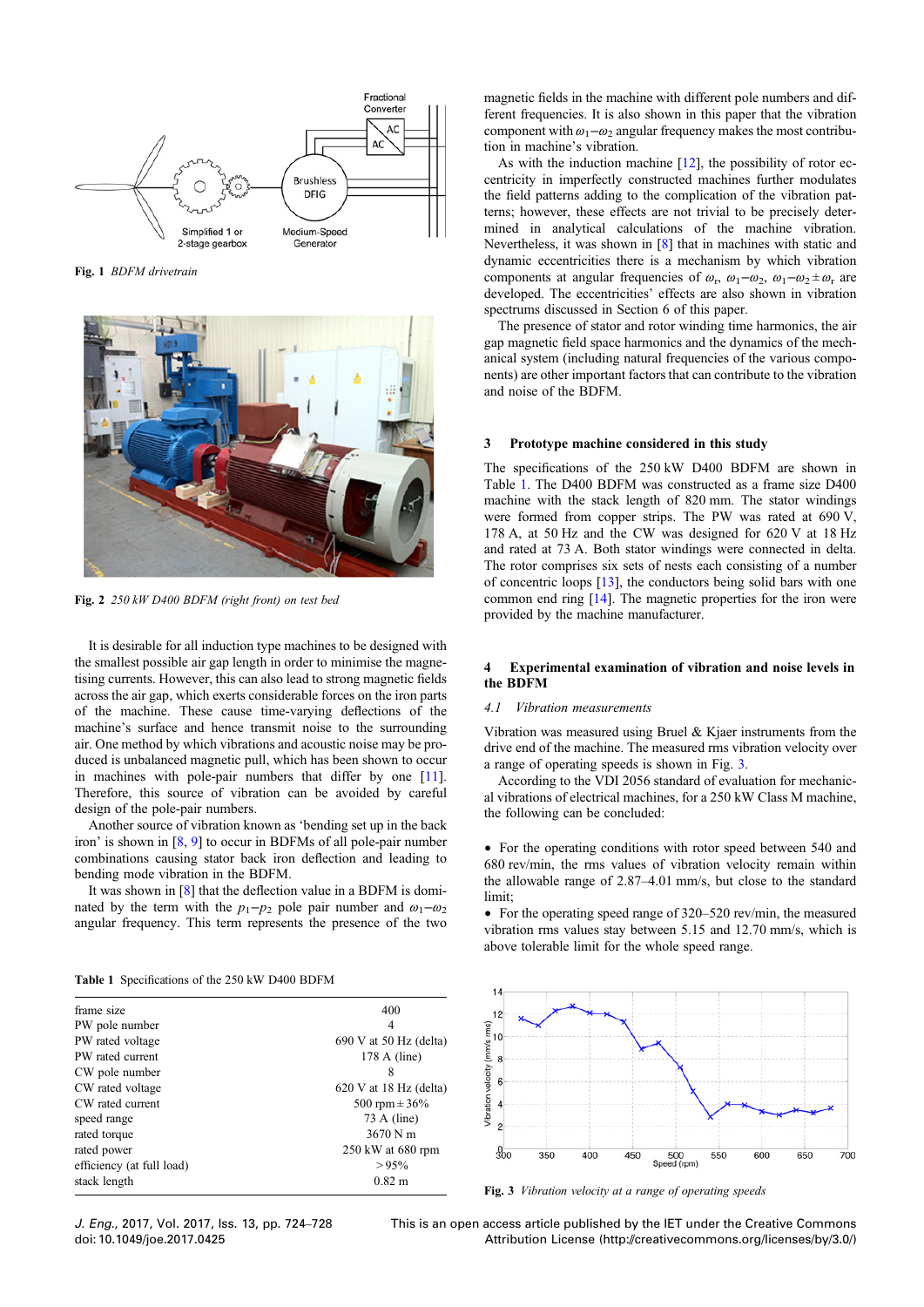

Fig. 4 Location of accelerometers for vibration modal analysis tests

A series of measurements was conducted on the machine to establish the main modes of excitation of vibration and noise developed by the machine. The machine was instrumented with a number of accelerometers positioned on the bedplate, frame and terminal box of the machine, as shown in Fig. 4, and the machine was operated at a range of speeds from 320 to 620 rev/min.

Displacement, velocity and acceleration values were extracted from the accelerometers as interpolated motion diagrams based on the location of the accelerometers. The interpolated modal motion diagrams were extracted for the following rotational speed modes, 1st, 3rd, 5th, 7th, 9th and 12th.

• The source of the vibration is primarily motion at the centre of the main core of the machine, coupled to its cast frame, and therefore originates primarily from the air gap field;

† However, there is significant motion of the fabricated parts, bolted to the cast frame, namely the sheet metal instrumentation extension and fan enclosure at the non-drive end (NDE) and the fabricated terminal box at the drive end;

• The results all confirm that the vibration excitation is more severe at lower speeds from 320 rev/min rising to a peak at around 400 rev/ min, then falling from that speed to 620 rev/min, as was observed also in the vibration measurements shown in Fig. [3](#page-1-0);

• When considering the contributions to the measured vibration velocity the modal images showed that the most significant contribution to the vibration velocity came from the following orders, in descending order of importance: 3rd, 5th, 1st, 7th, 12th and 9th.

## 4.2 Noise measurement

Noise was initially considered qualitatively and noise levels were high, particularly close to or below the natural speed, 500 rev/ min. The noise radiated from the sheet metal components of the machine notably the main terminal box, auxiliary terminal box and the NDE ventilation cowl was significant, in fact from the latter a resonance was noted at low speed ∼350 rev/min.

During the modal vibration tests the noise was measured using a single microphone placed at the NDE 1 m from the machine at a height of approximately 1 m. The machine was accelerated smoothly from 320 to 620 rev/min over a period of 70 s and the noise level measured using this microphone, with results shown in Fig. 5. An acceptable noise level for the machine would be 85–90 dBA and the results shown in Fig. 5 confirm the qualitative results above, namely that:



† There was a peak noise level of 105 dBA at 400 rev/min, confirming the vibration results above. This noise level would be unacceptable on a commercially produced machine;



Fig. 5 Noise versus speed analysis

a Measured noise at a range of rotor speed between 320 and 400 rev/min b Variation of rotor speed with time during measurement

† The machine was noisier at lower speeds with noise levels rising from 320 to 400 rev/min;

• The machine noise then fell steadily from 400 to 630 rev/min.

#### 5 Harmonic analysis of the BDFM

In order to study the potential harmonics content in a BDFM and their contributions in the machine's vibration, the prototype machine was run in synchronous mode of operation with PW and CW supplied at frequencies of 50 and 18 Hz, respectively, resulting in the rotor speed of 680 rpm. The PW active power and reactive power were set to be −183 kW and 100 kVAr. The harmonic contents of PW current, PW active power and the machine torque are examined in this section and different sources of harmonics were investigated based on the BDFM harmonic analysis proposed in the literature, e.g. [\[15](#page-4-0), [16\]](#page-4-0). Fig. [6](#page-3-0) shows the spectrum of the PW current, PW active power and the machine torque at the aforementioned operating condition.

#### 5.1 PW and CW time harmonics

A 50 Hz three-phase system will have no third-order harmonics but with  $-5, +7, -11, 13$  time harmonics. The PW time harmonics due to PW supply can be obtained from

$$
f_{\rm h} = n \times f_{\rm pw} \tag{1}
$$

The observed harmonic frequencies in PW current spectrum are  $-250$  and 350 Hz also calculated from (1) by substituting *n* with −5 and 7. Similarly, the CW has also its high-order harmonics,

This is an open access article published by the IET under the Creative Commons Attribution License (http://creativecommons.org/licenses/by/3.0/)

J. Eng., 2017, Vol. 2017, Iss. 13, pp. 724–<sup>728</sup> doi: 10.1049/joe.2017.0425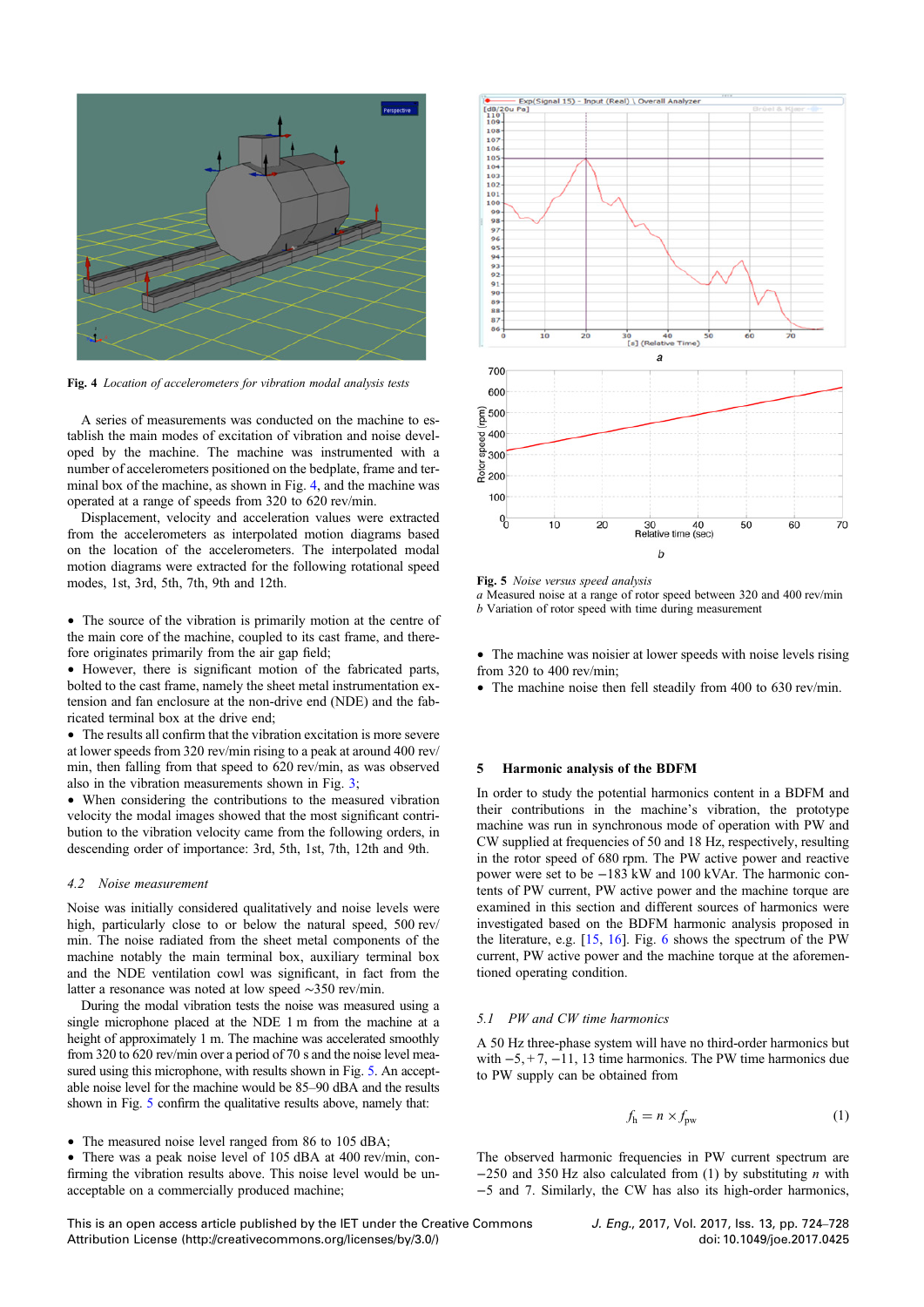<span id="page-3-0"></span>

Fig. 6 Spectrum of the PW current, active power and the machine torque in synchronous mode of operation with  $f_{pw} = 50$  Hz,  $f_{cw} = 18$  Hz and rotor speed of 680 rpm

a Spectrum of the PW current

b Spectrum of the PW active power

c Spectrum of the machine torque

which affect the PW via the rotor. The CW time harmonic frequencies can be obtained from

$$
f_{\rm h} = (p_1 + p_2)f_{\rm r} - n \times f_{\rm cw}
$$
 (2)

where  $n$  is an integer number. The harmonics component with the frequency of 158 Hz observed in PW current and machine torque can be obtained from (2) when  $n = -5$ .

It was also observed in PW current spectrum that the CW fundamental frequency has a direct coupling to the PW with the CW supply frequency of 18 Hz.

#### 5.2 Space harmonics

The BDFM rotor flux contains space harmonics, which cause additional PW time harmonics with the frequencies of

$$
f_{\rm h} = f_{\rm pw} \pm n \times f_{\rm r} \tag{3}
$$

J. Eng., 2017, Vol. 2017, Iss. 13, pp. 724–<sup>728</sup> doi: 10.1049/joe.2017.0425



Fig. 7 Spectrum of the rotor speed in synchronous mode of operation with  $f_{pw} = 50$  Hz,  $f_{cw} = 18$  Hz and rotor speed of 680 rpm

The frequencies of 86, 186, 222 and 322 Hz in the PW current spectrum were observed, these can also be calculated from  $(3)$  when *n* is substituted by 12 and 24. In addition, the time harmonics of the PW (−250 and 350 Hz) will add to the space harmonics of (3) creating other space harmonic frequencies as

$$
f_{\rm h} = m \times f_{\rm r} \pm n \times f_{\rm cw} \tag{4}
$$

The observed harmonic frequencies of 114 and 214 Hz correspond to the frequencies obtained from (4) if  $(m, n)$  are replaced by  $(-5,$ 12) and (7, 12), respectively.

#### 5.3 Speed variation

The variation of the rotor speed will cause harmonics. The speed spectrum is given in Fig. 7. The rotor speed has an 11.3 Hz harmonic component representing the rotor frequency  $f_r$ . The resultant harmonic components in PW current can be obtained from

$$
f_{\rm h} = f_{\rm pw} \pm n \times f_{\rm r} \tag{5}
$$

The harmonic components observed in PW current spectrum due to speed ripple are 38.7, 61.3, 83.9 and 95.5 Hz, and can be obtained from (5). In addition of the harmonics induced in PW current, speed ripples have created considerable harmonic content in the torque spectrum with the frequencies obtained from

$$
f_{\rm h} = \pm n \times f_{\rm r} \tag{6}
$$

The observed frequencies correspond to  $f<sub>h</sub>$  from (6) when *n* is substituted by 1, 2, 3, 4, 6 and 8.

# 5.4 Load machine's control drive

The load induction machine was supplied by an ABB converter with a direct torque control algorithm, which will cause additional harmonics because of the stochastic variation of voltage zero-crossing points. A test was done by running the ABB machine at 680 rev/min while the BDFM system was shut-down. Several significant harmonics can be observed in the torque spectrum, e.g. 29, 53.5, 111, 136 and 193 Hz.

### 6 Discussion and conclusions

The spectrum of vibration amplitudes for the D400 BDFM is shown in Fig. [8](#page-4-0) at the operating conditions where the machine's vibration velocity is at its highest level. The main vibration frequencies are also shown in the figures with different colours each representing a harmonic source of vibration studied in Section 5. Table [2](#page-4-0) describes those harmonic sources allocated to each colour. From

This is an open access article published by the IET under the Creative Commons Attribution License (http://creativecommons.org/licenses/by/3.0/)